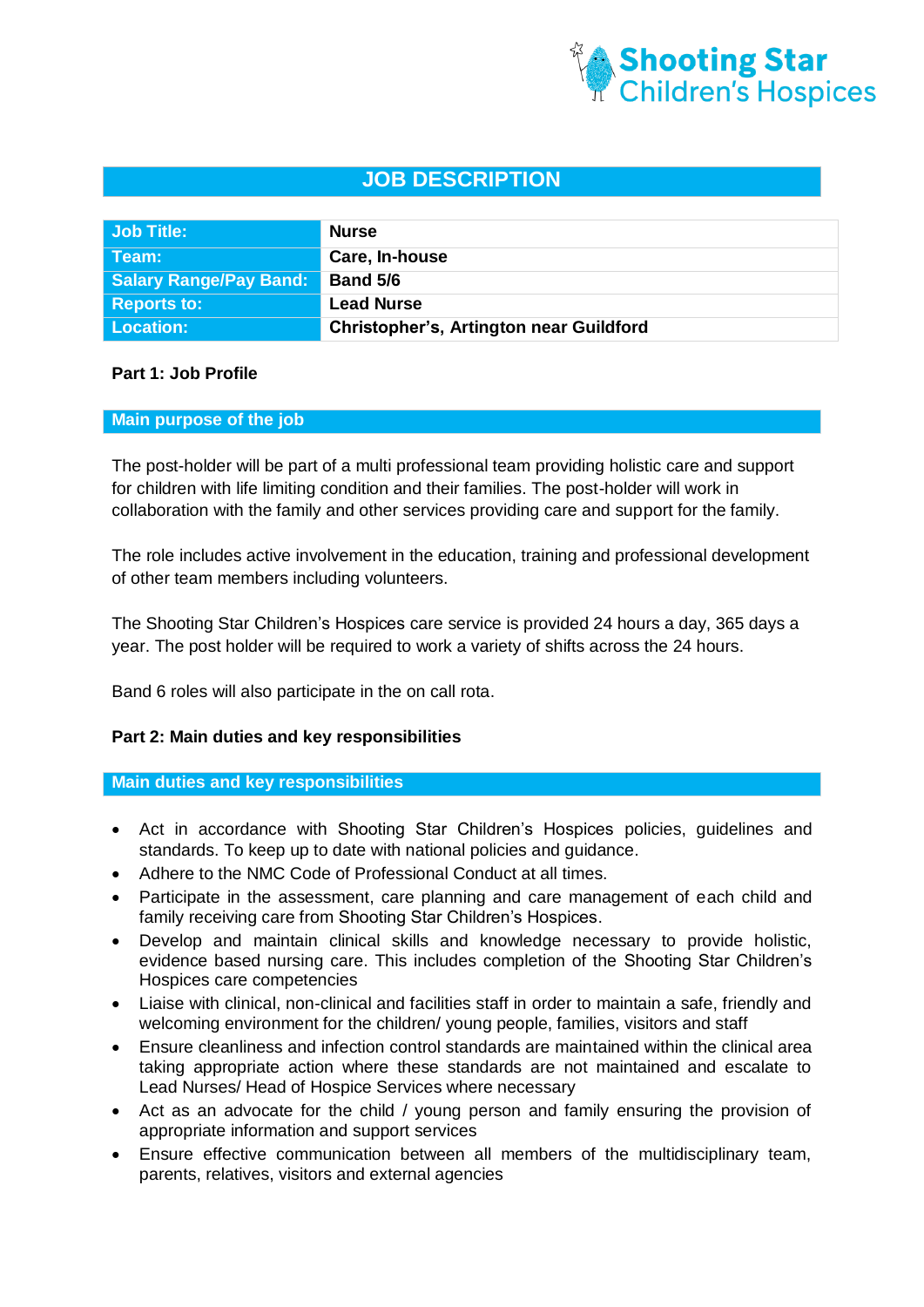- Participate as a team member in the other activities that complete the care cycle, i.e. laundry, the environment and outings with the young person and their family.
- Share professional expertise with Care Team colleagues, providing support and training where appropriate.
- Be responsible for maintaining and updating own professional practice by actively participating in reflective practice, action learning, mandatory training, appraisal management and practice supervision. To be a full and willing participant in opportunities for learning. To act as a mentor to new staff and students and participate in the education and development of colleagues.
- Be competent in the use of all relevant IT systems ensuring that data is entered in an accurate and timely fashion, in accordance with Shooting Star Children's Hospices policy and procedure
- Share information with colleagues at team meetings, when handing over care and at other informal contacts.
- Maintain positive and effective communication with other agencies involved with the care of families receiving a service from Shooting Star Children's Hospices. To attend discharge planning, network and review meetings as appropriate. This includes providing written reports and letters as required.
- Ensure that young people and family feedback and views are brought to the attention of senior personnel within the care directorate for consideration and to inform service developments.
- Ensure that any complaints are dealt with in accordance with Shooting Star Children's Hospices policy.
- Report any equipment, maintenance or safety issues to the Lead Nurse or Head of Hospice Services, ensuring that all Shooting Star Children's Hospices property and equipment is well looked after and maintained.
- Inform the relevant team member of any ordering required to facilitate good stock control for all clinical and pharmacy stores.
- Carry out any reasonable duty as requested by the Director of Care / Head of Hospice Services.

# **Mandatory Criteria**

# **1. Professional Codes of Conduct**

The post holder will be required to respect professional codes of conduct and practice relevant to their role, as appropriate.

# **2. Health and Safety**

The post holder will be responsible for health and safety in the area under their control and ensure that they are familiar with Shooting Star Children's Hospices' policy on health and safety at work

# **3. Mandatory Training**

The post holder will attend all mandatory training relevant to their role.

#### **4. Our values and behaviours**

Shooting Star Children's Hospices is a leading children's hospice charity for babies, children and young people with life-limiting conditions, and their families. We require that all of our staff share our common values and display behaviours that will enable us to achieve our goals.

**Professionalism** – We will safeguard our families, each other and our organisation by working to ethical and professional standards at all times.